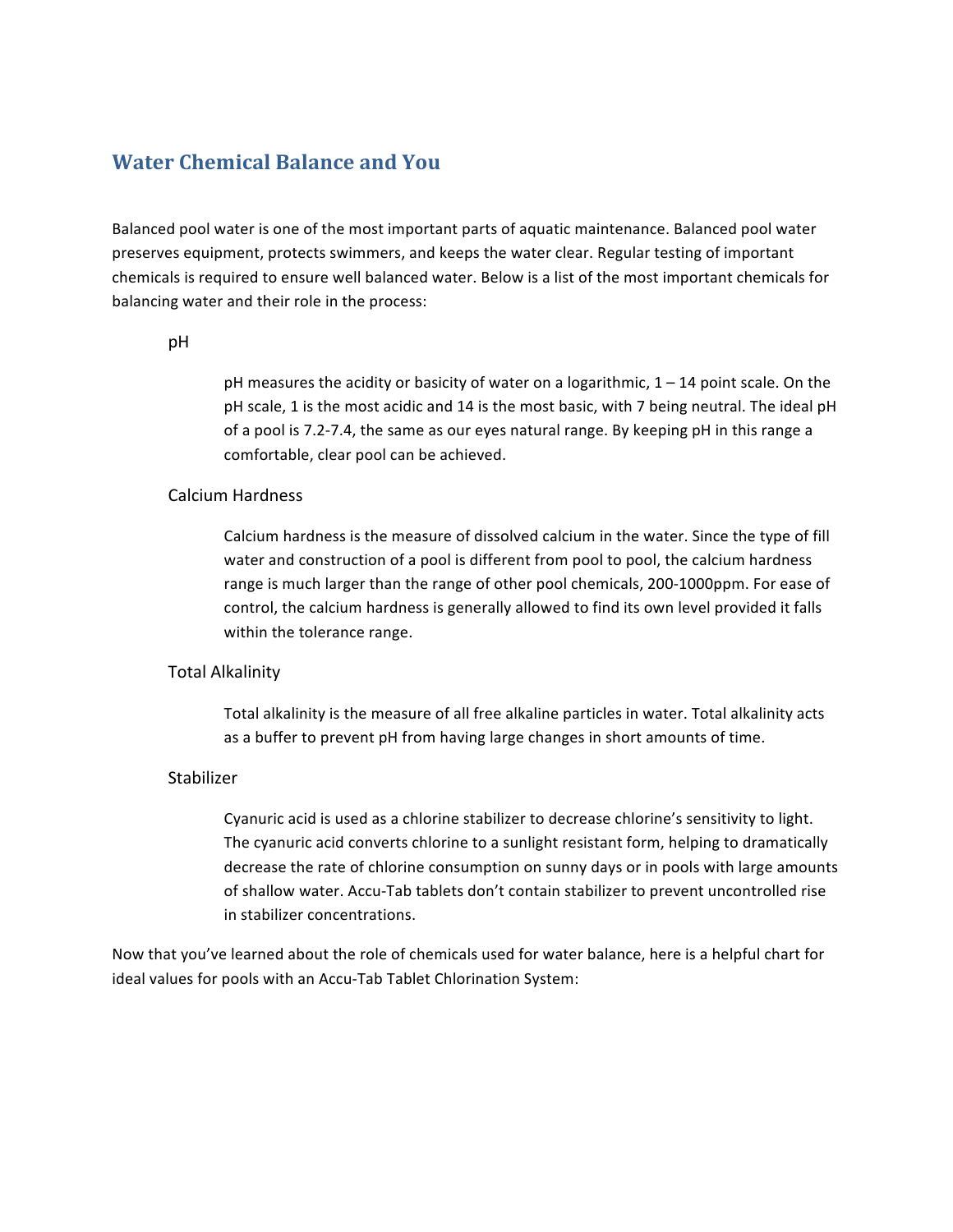| <b>Parameter</b>               | <b>Ideal Range</b> |
|--------------------------------|--------------------|
| рH                             | $7.2 - 7.4$        |
| <b>Total Alkalinity</b>        | 80-100 ppm         |
| <b>Stabilizer</b>              | 40-80 ppm          |
| <b>Free Available Chlorine</b> | $1-3$ ppm          |
| <b>Calcium Hardness</b>        | 200-1000 ppm       |

Assuming your pool is outside of this range, there are some adjustments that need to be made. The most common corrections are included below:

### pH

- If the pH is too high, decrease it by adding a quarter gallon of muriatic acid per 50,000 gallons to lower the pH by 0.1.
- If the pH is too low, increase the pH by adding one pound of soda as per 50,000 gallons to increase the pH by 0.1.

## Calcium Hardness

- Increase the calcium hardness by adding approximately six pounds of calcium chloride per 50,000 gallons to raise the calcium hardness by 10ppm.
- To lower the calcium hardness, dilute the pool by adding more water.

## Total Alkalinity

- Increase total alkalinity by adding seven pounds of sodium bicarbonate per 50,000 gallons to increase the total alkalinity by 10ppm
- Decrease total alkalinity by adding approximately a gallon of 32% muriatic acid per 50,000 gallons to lower the total alkalinity by 10ppm.

## Stabilizer

• Increase stabilizer by adding four pounds of cyanuric acid per 50,000 gallons to increase stabilizer by 10ppm.

If these fixes do not solve your issue, there is likely an issue with your chlorinator. Below is a chlorinator troubleshooting guide which details the most common symptoms of a malfunctioning chlorinator and provides insight for fixing these issues.

## Free Chlorine < 1.0ppm

- Chlorinator is out of tablets  $-$  fix by adding more tablets to the chlorinator
- Low rate of tablet delivery Low tablet delivery rate is fixed by either increasing the water flow to the chlorinator or checking the controller and sample probes